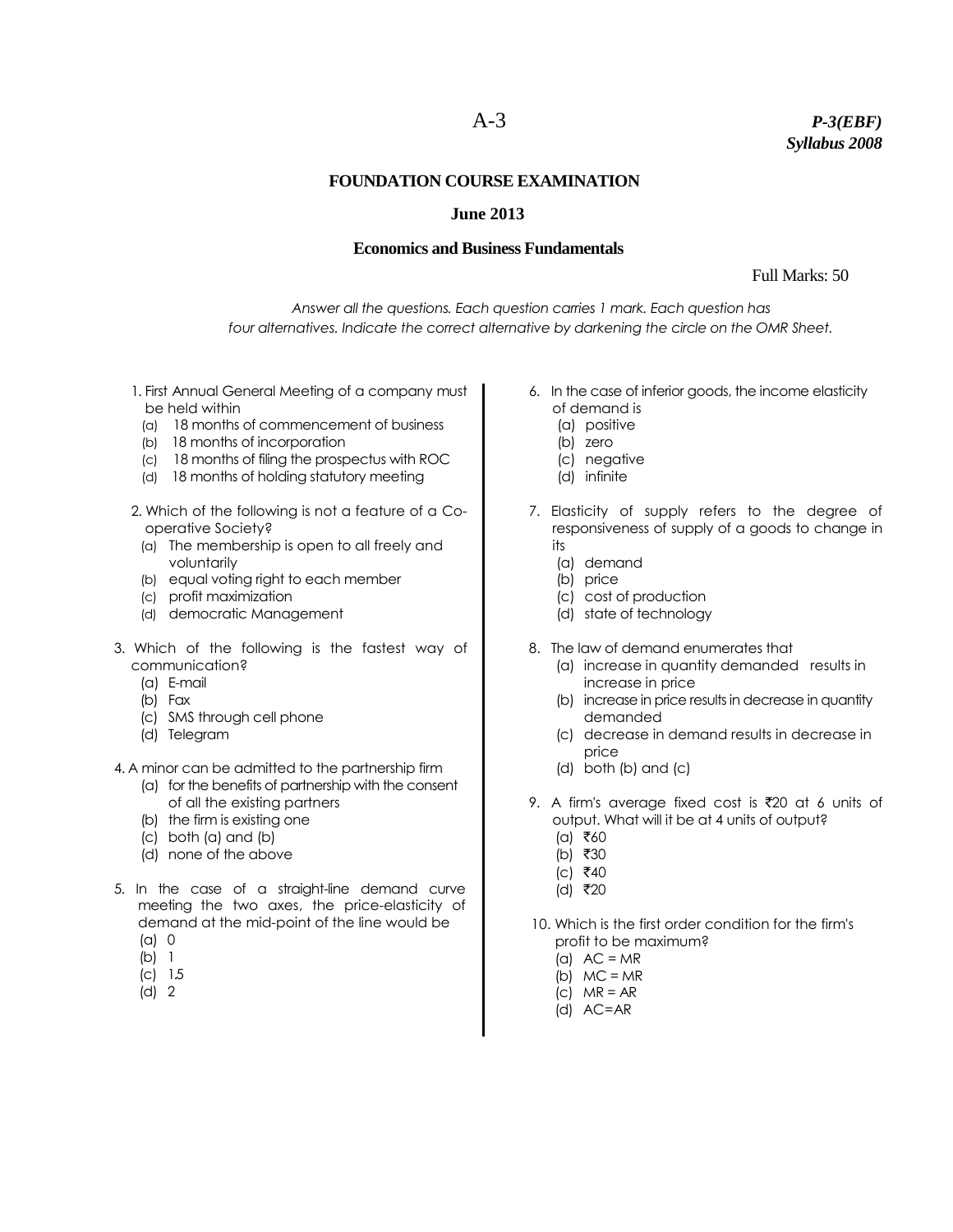- 11. Which of the following is not a business objective?
	- (a) organic objectives
	- (b) economic objectives
	- (c) human objectives
	- (d) philanthropic objectives
- 12. When marginal utility begins to be negative, the total utility starts to
	- (a) become zero
	- (b) become negative
	- (c) increase
	- (d) decrease
- 13. Which of the following will have a relatively flat supply curve?
	- (a) Land
	- (b) Labour
	- (c) Capital
	- (d) Raw materials
- 14. If the marginal propensity to save (MPS) is  $\frac{1}{4}$  $\frac{1}{4}$  the
	- investment multiplier will be
	- (a) 4
	- 3
	- (b) 3
	- 4
	- (c) 1
	- 4 (d) 4
- 15. 'Theory of Absolute Advantage' in international trade was given by
	- (a) Ricardo
	- (b) Adam Smith
	- (c) J.B. Say
	- (d) None of the above
- 16. National income does not include
	- (a) furniture
	- (b) clothes
	- (c) sugarcane
	- (d) refrigerators
- 17. The following should be deducted from GDP<sub>MP</sub> to obtain NDP<sub>Mp</sub>
	- (a) Net Income from abroad
	- (b) Consumption of fixed capital
	- (c) Net indirect taxes
	- (d) Subsidies
- 18. Personal disposable income is obtained after deducting from personal income the
	- (a) Net factor income abroad
	- (b) Undistributed profits
	- (c) Personal taxes
	- (d) Corporation Tax
- 19. In case of substitutes the cross elasticity of demand will be
	- (a) positive
	- (b) zero
	- (c) negative
	- (d) infinite
- 20. Density of population means number of persons
	- (a) per square km
	- (b) per state
	- (c) per country
	- (d) none of the above
- 21.Under which of the following situations there is a large-scale unemployment, unused productive capacity and a fall in National Income?
	- (a) Demand pull inflation
	- (b) Deflation
	- (c) Market pull inflation
	- (d) All of the above
- 22. If a person is engaged in a job but his productivity is zero, the situation is termed as
	- (a) Under employment
	- (b) seasonal unemployment
	- (c) structural unemployment
	- (d) disguised unemployment
- 23. High growth of population is caused by
	- (a) High Birth Rate and High Death Rate
	- (b) High Birth Rate and Low Death Rate
	- (c) Low Birth Rate and High Death Rate
	- (d) Low Birth Rate and Low Death Rate
- 24. Economic integration of an economy with other economies of the world is known as
	- (a) Liberalisation
	- (b) Globalisation
	- (c) Privatisation
	- (d) Economic Freedom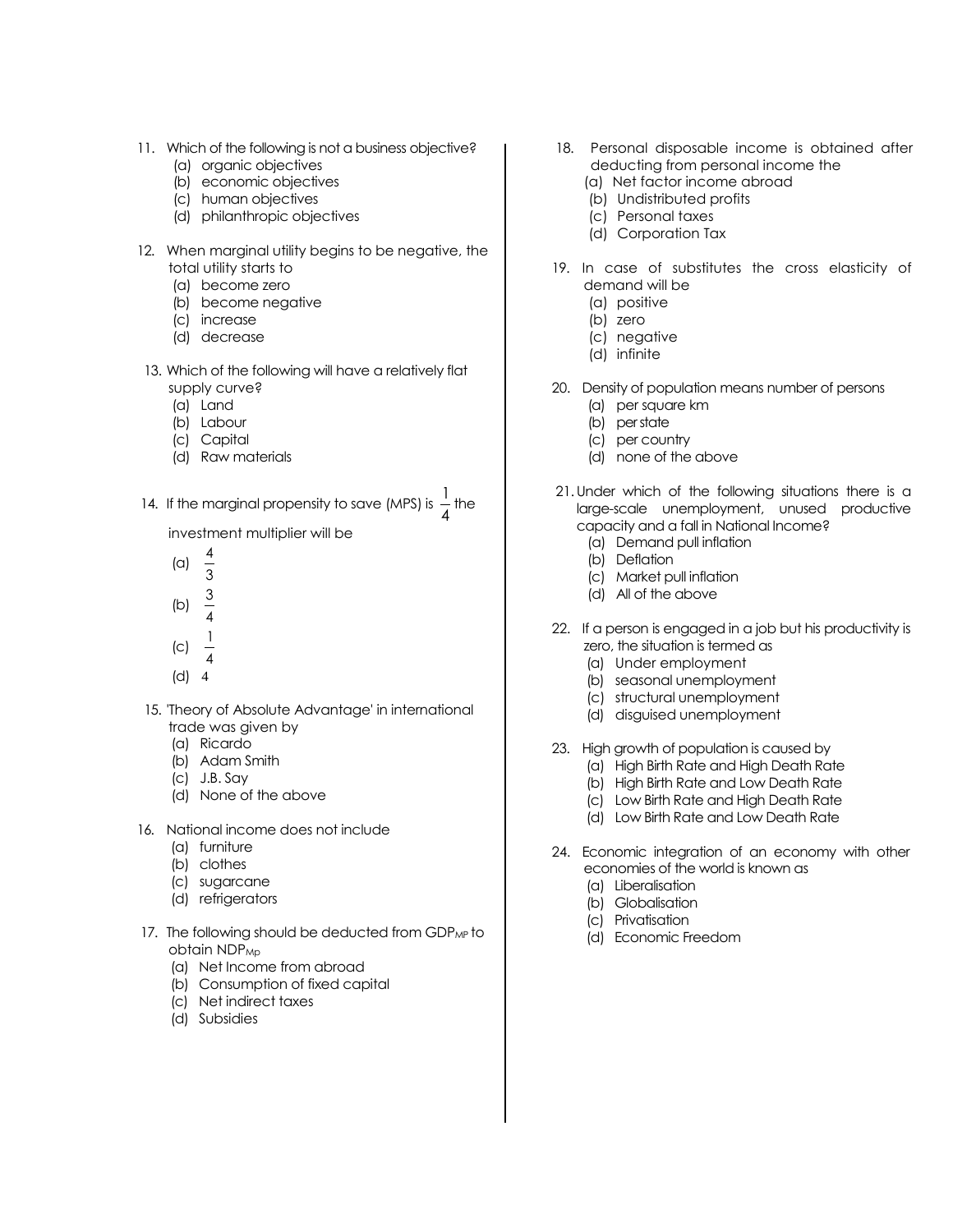- 25. Which of the following is a demerit of Deficit Financing?
	- (a) It adds to resource mobilization
	- (b) It may lead to inflation
	- (c) Promotes employment
	- (d) All of the above
- 26. Cash Reserve Ratio is defined as
	- (a) Cash which commercial banks have to keep with themselves
	- (b) Cash which a bank has to transfer to its branches
	- (c) Percentage of time and demand liabilities which a commercial bank has to keep in cash with the Central Bank
	- (d) Ratio of credit to currency
- 27. Which of the following is not a tool of quantitative credit control?
	- (a) Bank Rate Policy
	- (b) Moral Suasion
	- (c) Open Market Operations
	- (d) Variable Reserve Ratio
- 28. Which of the following is not an objective of the monetary policy?
	- (a) Acceleration of economic growth
	- (b) Generation of employment
	- (c) Supervision of commercial banks
	- (d) Price stability
- 29. Statutory Liquidity Ratio means
	- (a) Liquidity with a commercial bank
	- (b) Ratio of liquidity to assets
	- (c) Ratio of liquidity to deposits
	- (d) Percentage of time and demand liabilities a commercial bank has to maintain with itself in liquid form
- 30. To contain inflation the RBI should
	- (a) increase CRR and decrease SLR
	- (b) increase CRR and increase SLR
	- (c) decrease CRR and increase SLR
	- (d) decrease both CRR and SLR
- 31. During depression the RBI should
	- (a) decrease the bank rate
	- (b) sell Government securities in open market
	- (c) increase CRR
	- (d) increase margin requirements
- 32. Commercial banks were nationalized to check (a) Urban-orientation
	- (b) Neglect of agriculture and small business
	- (c) Misuse of funds by directors
	- (d) All of the above
- 33. A private limited company which is subsidiary of a public limited company is treated as
	- (a) Private Limited Company
	- (b) Public Limited Company
	- (c) Public Sector Company
	- (d) A Government Company
- 34. Which of the following clauses of the Memorandum of Association of a company is not alterable?
	- (a) Object clause
	- (b) Capital clause
	- (c) Association clause
	- (d) Name clause
- 35. The marginal tax rates of a progressive tax
	- (a) rise with income
	- (b) do not change with income
	- (c) fall with income
	- (d) first rise and then fall with income
- 36. The ability-to-pay principle is best illustrated by which of the following taxes or fees?
	- (a) An automobile registration fee based on the weight of the car
	- (b) An automobile registration fee based on the value of the car
	- (c) A toll charged to drive on beaches
	- (d) The flat  $\bar{\tau}$ 1000 tax imposed on everyone who works in a Metro City
- 37. Foreign company is
	- (a) a company incorporated outside India
	- (b) a Transnational company
	- (c) not a company in India as per the Companies Act 1956
	- (d) British company
- 38. Economists are concerned with
	- (a) explicit costs only
	- (b) implicit costs only
	- (c) both (a) and (b)
	- (d) accounting costs only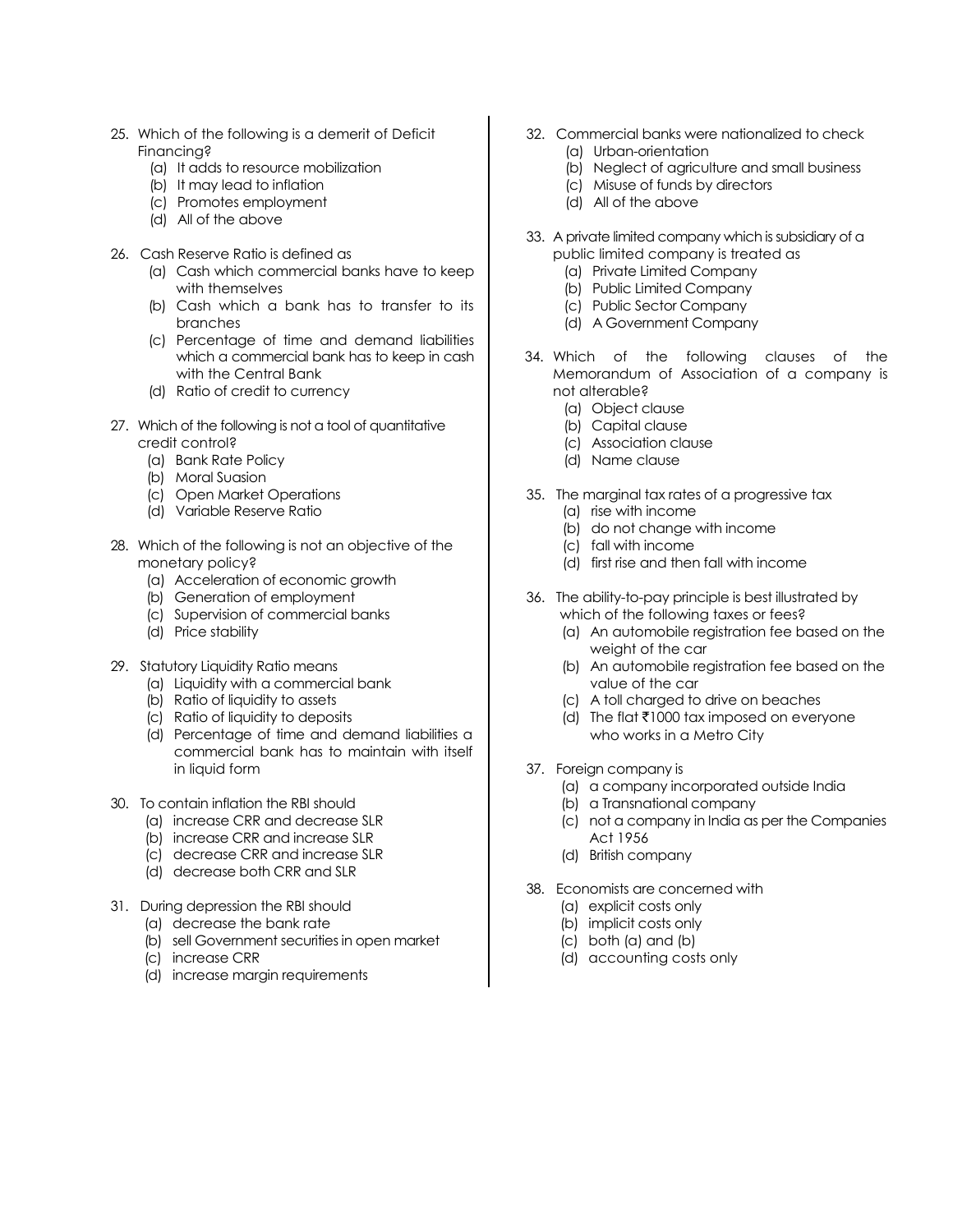- 39. Arbitrage is the business
	- (a) of buying securities in one market and selling them in another market
	- (b) of buying securities
	- (c) of selling securities
	- (d) none of the above
- 40. Listing of securities ensures
	- (a) dissemination of information
	- (b) liquidity
	- (c) regular valuation
	- (d) all of the above
- 41. Which of the following is the true test of partnership?
	- (a) Profit/loss sharing
	- (b) Communality of interest
	- (c) Mutual agency
	- (d) All of the above
- 42. The characteristics of a business letter should be
	- (a) clarity
	- (b) courtesy
	- (c) well planned
	- (d) all of the above
- 43. Cannon of convenience should be the feature of
	- (a) Taxation System
	- (b) Costing System
	- (c) Transfer Pricing
	- (d) Monetary Policy
- 44. In which stage of demographic transition India stands?
	- (a) First Stage
	- (b) Second Stage
	- (c) Third Stage
	- (d) Fourth Stage
- 45. Which one of the following is a speculator in the stock market?
	- (a) Bull
	- (b) Bear
	- (c) Lame duck
	- (d) All of the above
- 46. A member of the company is
	- (a) The Co-owner of the company
	- (b) The Co-owner of the assets of the company
	- (c) Subordinate to directors
	- (d) Employee of the company
- 47. Of the following whose scope is wider?
	- (a) Industry
	- (b) Business
	- (c) Trade
	- (d) Commerce
- 48. The Maximum number of partners in a partnership firm is
	- (a) 2
	- (b) 20
	- (c) 15
	- (d) 50
- 49. A proxy is
	- (a) a member's authorised agent
	- (b) a term applied to instrument appointing proxy
	- (c) both (a) and (b)
	- (d) neither (a) nor (b)
- 50. With reference to Business Objectives, the Key Result Area Techniques were suggested by (a) Peter F. Drucker
	- (b) Henry Fayol
	- (c) F.W. Taylor
	- (d) J.M. Keynes
	-